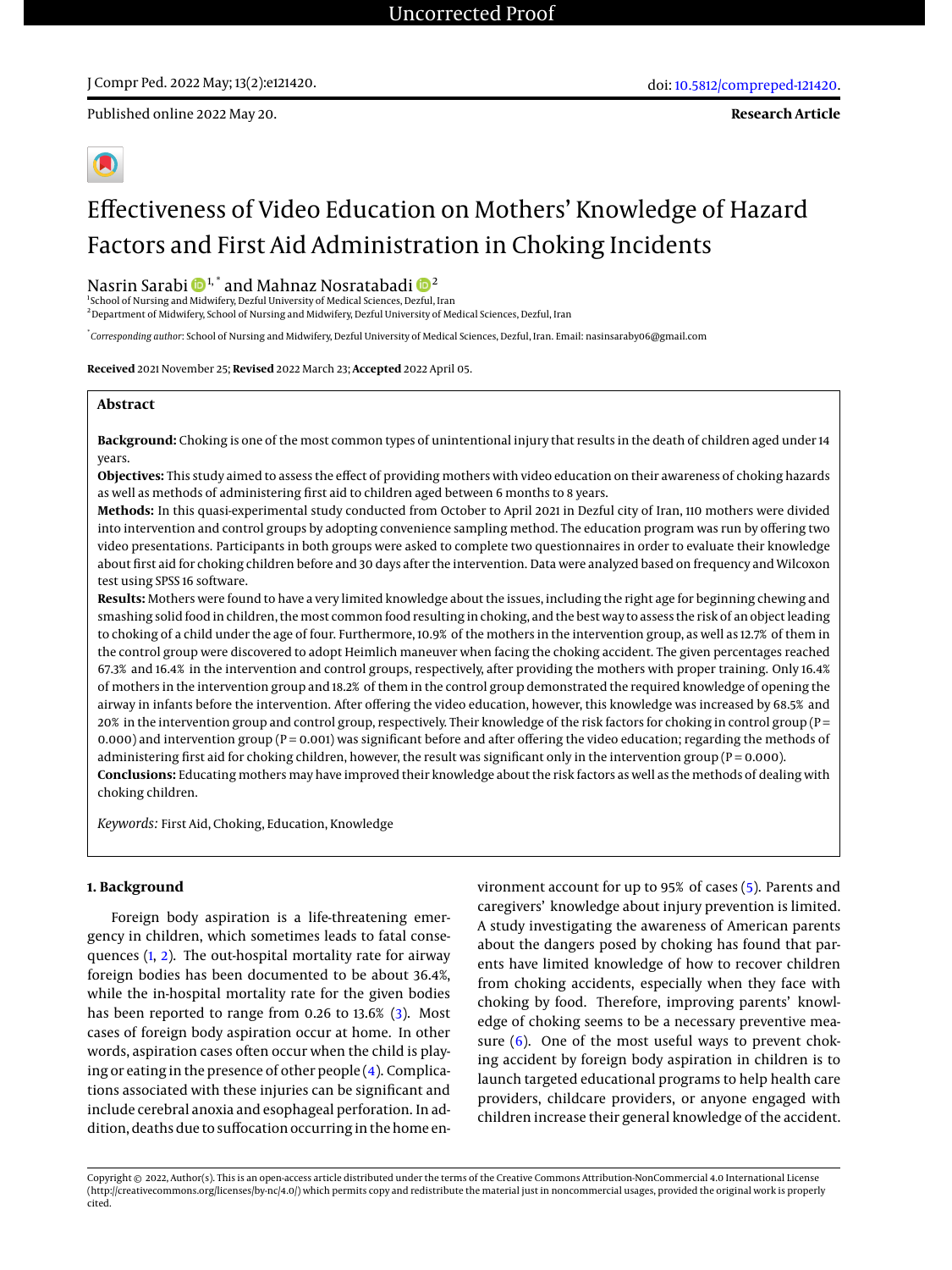These training programs should be intended to raise the awareness about the dangers of suffocation and familiarity with special foods and toys putting the child at risk of  $death(4)$  $death(4)$ .

A study evaluating the impact of media advertising on public awareness of foreign body aspiration showed that the number of bronchoscopies to reduce foreign body aspiration was lower than that before advertising. The study concluded that in addition to media advertising, offering individual education programs focusing on foreign body aspiration for young children's parents may have proven effective in preventing this type of aspiration [\(7\)](#page-6-6).

Familiarity with first aid for choking is also of particular importance. The results from another study assessing mothers' knowledge about using first aid for 3- to 6 year-old children during asphyxiation revealed that mothers had insufficient knowledge about first aid, especially about suffocation. Researchers argue that the practical first aid exercises should start systematically before children reach school age and continue during their lifetime. This may increase the scope and effectiveness of prehospital care  $(8)$ .

#### **2. Objectives**

This study mainly aimed to fill the gap in mothers' knowledge about the causes of choking in children in Dezful, Iran, as well as to provide the mothers with necessary information about the issue since no previous study had ever been conducted in this city to examine the given causes. The present study also aimed to address the issue due to its enormous importance in and serious impact on maintaining children's health. The results from the studies investigating the basic knowledge about child suffocation may help researchers and practitioners obtain a reliable estimate of a particular group's knowledge about the issue, which, in turn, facilitates developing educational activities based on the target community with the aim of improving the required knowledge and skills to prevent the choking incidences from happening [\(9\)](#page-6-8).

## **3. Methods**

#### *3.1. Study Design*

The present study was a quasi-experimental, interventional study conducted in Dezful from October to April 2021. Since quasi-experimental studies have either no random segmentation or no control group, it was not possible to randomize the samples in the present study.

## *3.2. Sample Size*

Inclusion criteria were mothers referring to health centers in Dezful to monitor the growth and vaccination of their children, willing to participate in the study, using WhatsApp software, and completing questionnaires. Exclusion criteria were physicians, medical students, nurses and nursing students, and health care workers who were forced to use basic and advanced resuscitation in their work as well as those who did not speak Persian.

A single-blind study was carried out, and the mothers were blinded to their group. Those in the intervention and control group received a message sent by the researchers telling them to start watching educational film while they were not aware of their group type.

Initially, 15 participants eligible for the study were piloted. Then, 71 individuals were assigned to each group (142 people in total) with power of 85% and an alpha level of 0.05 sample size. Taking into account the probability of 10% drop in the sample and in order for maintaining the strength of the study, a total of 155 mothers were selected to participate in the study, 75 ones in each group. Then 120 participants out of 155 ones completed the pretest (80%), and 110 out of 120 (92%) ones having completed the pretest were allowed to watch the video and finish the posttest survey (55 mothers in each group). The samples were matched together in terms of age.

$$
n = \frac{\left(Z_{1-\frac{\alpha}{2}} + Z_{1-\beta}\right)^2 \left[ (P_1\left(1 - P_1\right) + P_2\left(1 - P_2\right))\right]}{(P_1 - P_2)^2}
$$

$$
n = \frac{(7.89) [0.47 (0.53) + (0.31 (0.69))]}{(0.47 - 0.31)}
$$

$$
n = 142
$$

#### *3.3. Data Collection*

Sampling was done according to the postal areas of Dezful. Three areas were identified as sampling clusters, and one center in each cluster was selected adopting random sampling after specifying the list of health centers in each area. A total of six health centers were assigned to the intervention and control group (three centers for each group).

Three questionnaires were used as the data collection tools. The first questionnaire included the items inquiring about the demographic characteristics of the participants.

The second questionnaire consisted of seven questions, taken from the study by Bentivegna et al. [\(10\)](#page-6-9), assessing the participants' knowledge about the causes of choking. The content validity of these two questionnaires were evaluated (CVI =  $0.78$ , CVR =  $0.79$ ). The reliability of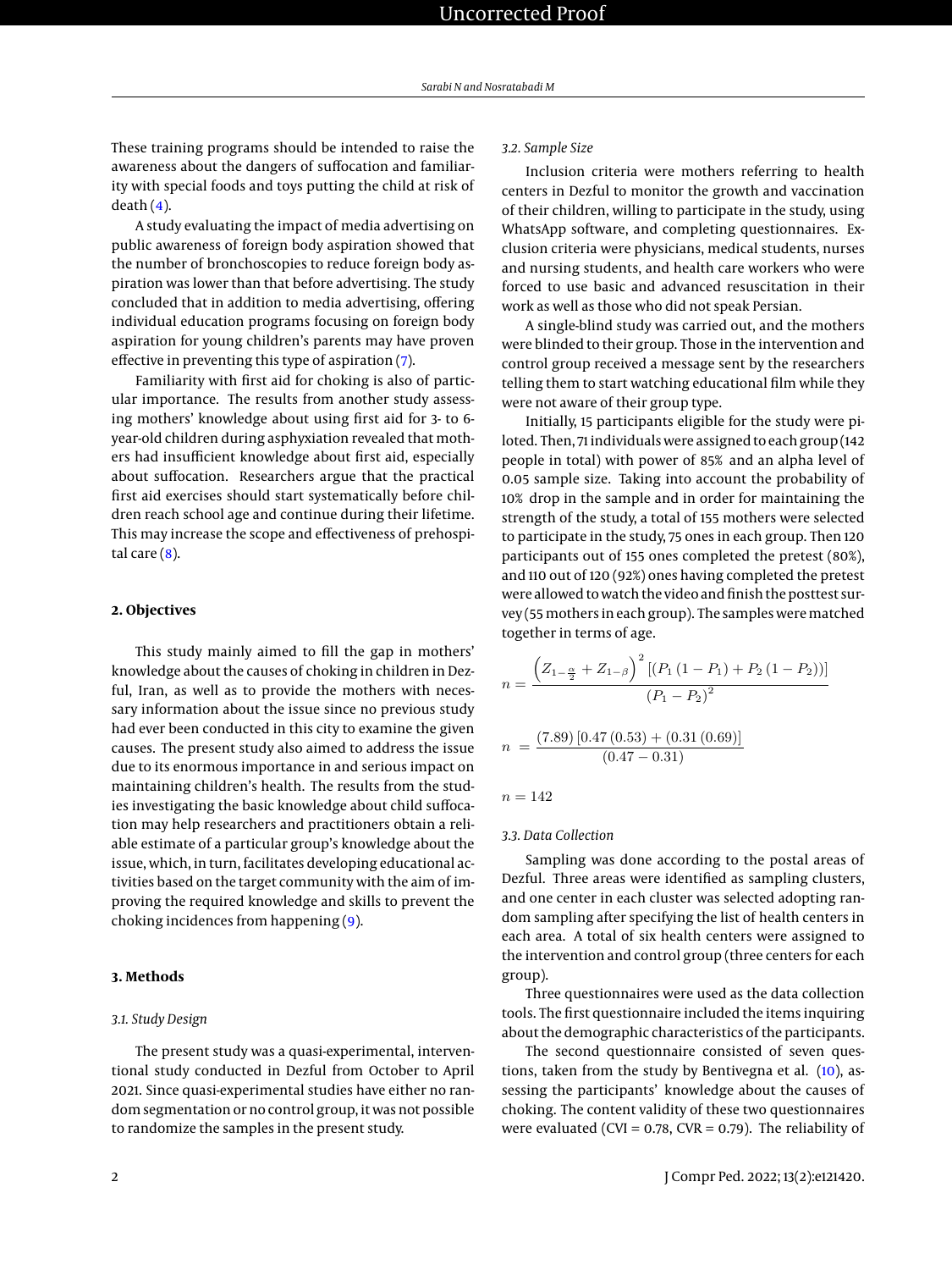the questionnaire were also confirmed by Cronbach's alpha (0.88).

The third questionnaire contained questions about first aid in choking children. This questionnaire was developed by the researcher based on the protocol of the American Children's Association which has 14 questions [\(11\)](#page-6-10). Formal and content validity was performed by providing five faculty members of the Nursing School with the questionnaires. The reliability of the questionnaire was 0.80.

Content validity of the questionnaire was performed  $(CVR > 0.78, CVI > 0.79).$ 

At the beginning of the study, the two questionnaires were distributed among the mothers in two groups (intervention and control) for measuring their level of knowledge about the causes of choking and first aid for choking in children aged 6 months to 8 years.

Then the educational video about the causes of choking extracted from the study by Bentivegna et al. [\(10\)](#page-6-9) was shared with mothers via WhatsApp software in intervention group. It is noteworthy that the film had already been translated into Persian by a translator. There was also an instructional video downloaded from the internet on how to help a child facing suffocation by hitting him on the back and performing a Heimlich maneuver. Images retrieved from the American Children's Association protocol on first aid for child suffocation were used to facilitate learning the film content.

As for the control group, an educational video was prepared in the form of a lecture on how to care for infants and young children (vaccination, prevention of falls, etc., according to the national instructions of the Ministry of Health).

The questionnaires were re-distributed among the intervention and control groups one month after the intervention.

How to score the questionnaires based on correct (score 1) and false (score 0) and the total score in the questionnaire is awareness of the causes of suffocation from 0 to 7 and in the first aid questionnaire in suffocation from 0 to 14.

#### *3.4. Statistical Analysis*

The Wilcoxon test was used to perform within-thegroup comparison. The results were analyzed based on frequency and test using SPSS 16 software. The value of P < 0.05 was considered significant for analysis.

## **4. Results**

tively; and the means of age for children in the intervention and control groups were 4.60  $\pm$  2.06 and 4.34  $\pm$  2.02, respectively. In addition, 32.7 % of the mothers in the intervention group and 29.1% of them in the control group had undergraduate education. And 78.2% of mothers in the intervention group and 70.9% of them in the control group reported to have had basic information about cardiopulmonary resuscitation.

According to the study results, the knowledge of mothers about the proper age for chewing and smashing solid food in the intervention group increased from 10.9% before intervention to 72.7% after training; and it increased from 14.5% before intervention to 9.1% after training in the control group. Furthermore, the knowledge about the most common food causing injury before training were 7.3% and 3.6% in the intervention and control groups, respectively, which reached 56.4% and 10.9% in the intervention and control group after training, respectively. As for the riskiness of the objects, 12.7% of mothers in the intervention group and 5.5% of them in the control group had prior knowledge about how to measure the risk created by an object in suffocation, which increased by 69.1% and 12.5% in the intervention group and control group after training, respectively. [Table 1](#page-3-0) shows the correct answers offered by mothers about the risk factors for choking in children.

It was found that 74.5% of the mothers in the intervention group and 61.8% of those in the control group were, before the intervention, familiar with the technique of hitting the child on the back in case of choking; however, 10.9% of the mothers in the intervention group and 12.7% of those in the control group performed Heimlich maneuver. The data about Heimlich maneuver after education were 67.3% in the intervention group and 16.4% in the control group. Mothers in both groups were discovered to have insufficient knowledge about how to open the airway in the infant before the intervention; and only 16.4% of mothers in the intervention group and 18.2% in the control group knew about it. Their knowledge about the given issue reached 68.5% and 20% in the intervention and control groups, respectively, after the education. Mothers' correct answers regarding first aid in case of choking in children are shown in [Tables 2](#page-4-0) and [3.](#page-5-0)

The results also demonstrated that the knowledge of risk factors for choking in control group ( $P = 0.000$ ) and intervention group ( $P = 0.001$ ) before and after the video education was significantly different; as for providing first aid in choking, however, the result was significant only in the intervention group ( $P = 0.000$ ). [Table 4](#page-5-1) shows the results from the comparison of pre and post education in the intervention and control groups.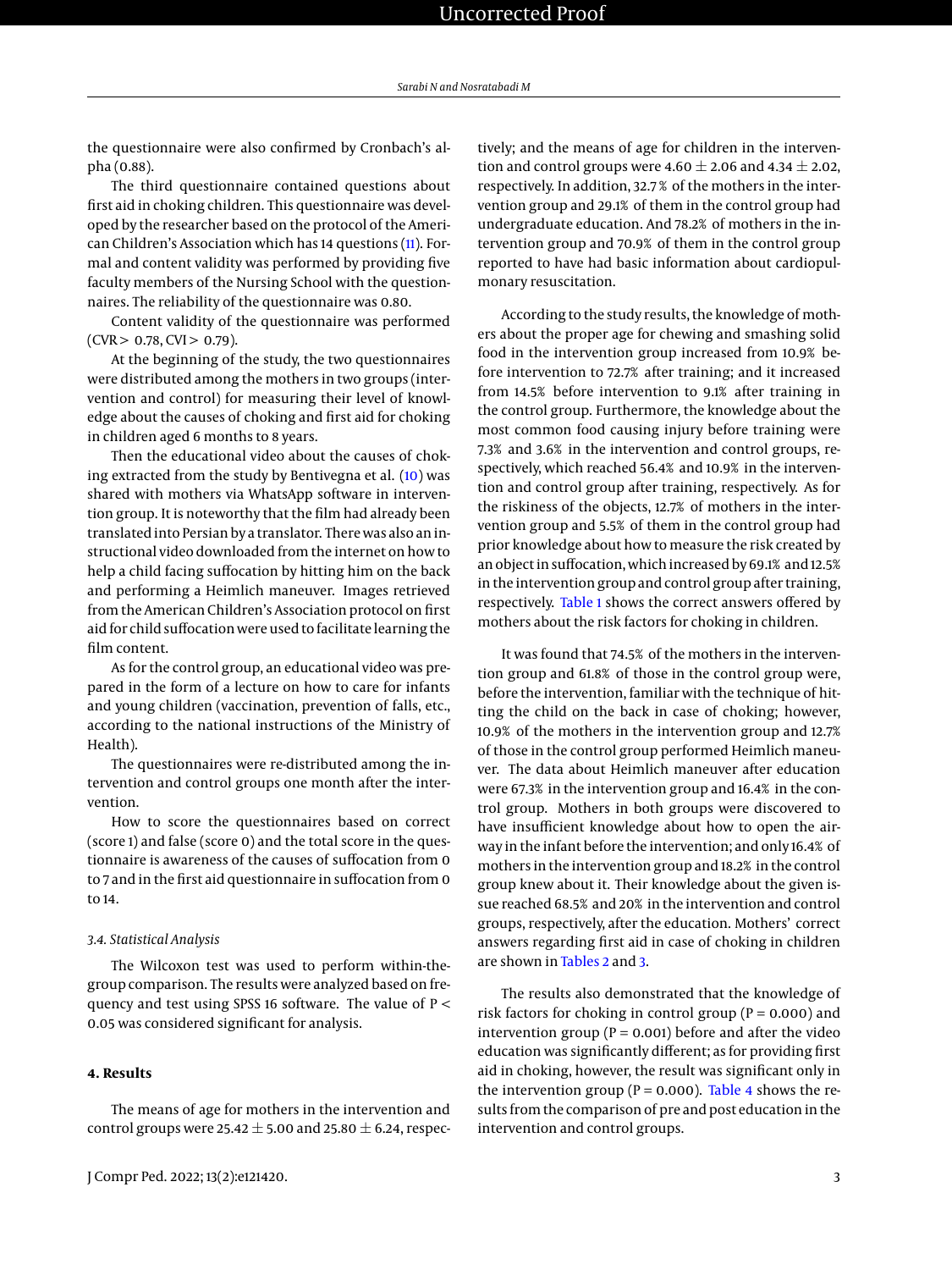| <b>Questions</b>                                                                                          | <b>Correct Answers</b>                                                                                       | <b>Correct Answers of Mothers in the Intervention Group</b> |                                    | Correct Answers of Mothers in the Control Group |                                    |
|-----------------------------------------------------------------------------------------------------------|--------------------------------------------------------------------------------------------------------------|-------------------------------------------------------------|------------------------------------|-------------------------------------------------|------------------------------------|
|                                                                                                           |                                                                                                              | <b>Before Video</b><br>Presentation                         | <b>After Video</b><br>Presentation | <b>Before Video</b><br><b>Presentation</b>      | <b>After Video</b><br>Presentation |
| Age of chewing and<br>smash solid foods in<br>children                                                    | 4 years                                                                                                      | 6(10.9)                                                     | 40(72.7)                           | 8(14.5)                                         | 5(9.1)                             |
| The most dangerous<br>food with the<br>potential risk of<br>choking                                       | Hot dog                                                                                                      | 10(18.2)                                                    | 35(63.6)                           | 9(16.4)                                         | 11(20)                             |
| Reason of dangers of<br>20 mm lithium<br>"button" batteries                                               | They get stuck in the<br>upper esophagus and<br>may cause a hole<br>leading to death or<br>permanent injury. | 24(43.6)                                                    | 32(58.2)                           | 4(7.3)                                          | 4(7.3)                             |
| <b>Reason of hazard of</b><br>latex balloons                                                              | Piece may wrap tightly<br>over the voice box<br>blocking the ability to<br>breathe.                          | 13(23.6)                                                    | 30(54.5)                           | 14(25.5)                                        | 19(34.5)                           |
| Fruit shape which is<br>the most dangerous<br>for kids                                                    | Whole grapes                                                                                                 | 24(43.6)                                                    | 43(78.2)                           | 26(47.3)                                        | 26(47.3)                           |
| The most common<br>food leading to<br>choking                                                             | Peanuts                                                                                                      | 4(7.3)                                                      | 31(56.4)                           | 2(3.6.)                                         | 6(10.9)                            |
| The best way to<br>measure the danger<br>of an object in the<br>choking event of a<br>child under 4 years | Toilet paper roll                                                                                            | 7(12.7)                                                     | 38(69.1)                           | 3(5.5)                                          | 7(12.5)                            |

<span id="page-3-0"></span>**Table 1.** Correct Answers of Mothers About the Risk Factors for Choking in Children in Both Groups Before and After Video Presentation  $^{\it i}$ 

<sup>a</sup> Values are expressed as No. (%).

# **5. Discussion**

Our study results showed that mothers had very limited knowledge about the proper age when a child could chew and smash solid food, the most common food leading to choking, and the best way to measure the risk of an object resulting in choking accident among children aged under four years.

Foreign body aspiration is the most common cause of death among children, and more than 7% of children aged under four years die of this aspiration [\(12\)](#page-6-11). Several reasons have been suggested in this regard, including crying, moving, or talking while eating, playing with objects in the mouth, the tendency to put objects in the mouth, the lack of teeth, and poor protective laryngeal reflexes in the child  $(3).$  $(3).$ 

A study investigating the dietary factors causing choking in children identified chicken and fish bones (32%), peanuts (22%), and seeds (16%) as the first, second, and third most common causes of the accident. This is important because the symptoms of aspiration of a foreign body caused by minerals could be hidden, but those of the aspiration created by organic foreign body can be the source of an

inflammatory process, which leads to the stimulation of symptoms [\(3\)](#page-6-2).

Providing mothers with information on how to assess the riskiness of a device for a child is likely a useful way to help them keep dangerous devices out of the reach of children. Using toilet paper roll may prove useful in this regard.

In control group, the maternal knowledge about hazard factors causing choking before and after the intervention was not statistically significant. This may have been due to the increased sensitivity of mothers in the control group as a result of completing the questionnaire as well as investigating the factors affecting the choking. Despite the increase in awareness in control group compared to that in intervention one, these results were not comparable.

As to the first aid in choking, hitting the back, performing Heimlich maneuver, and opening the airway were detected to be the most common methods. Mothers in the intervention group had poor knowledge about first aid for choking children before intervention; however, their knowledge of the issue was improved after the intervention. On the other hand, no significant difference was observed in the control group before and after the interven-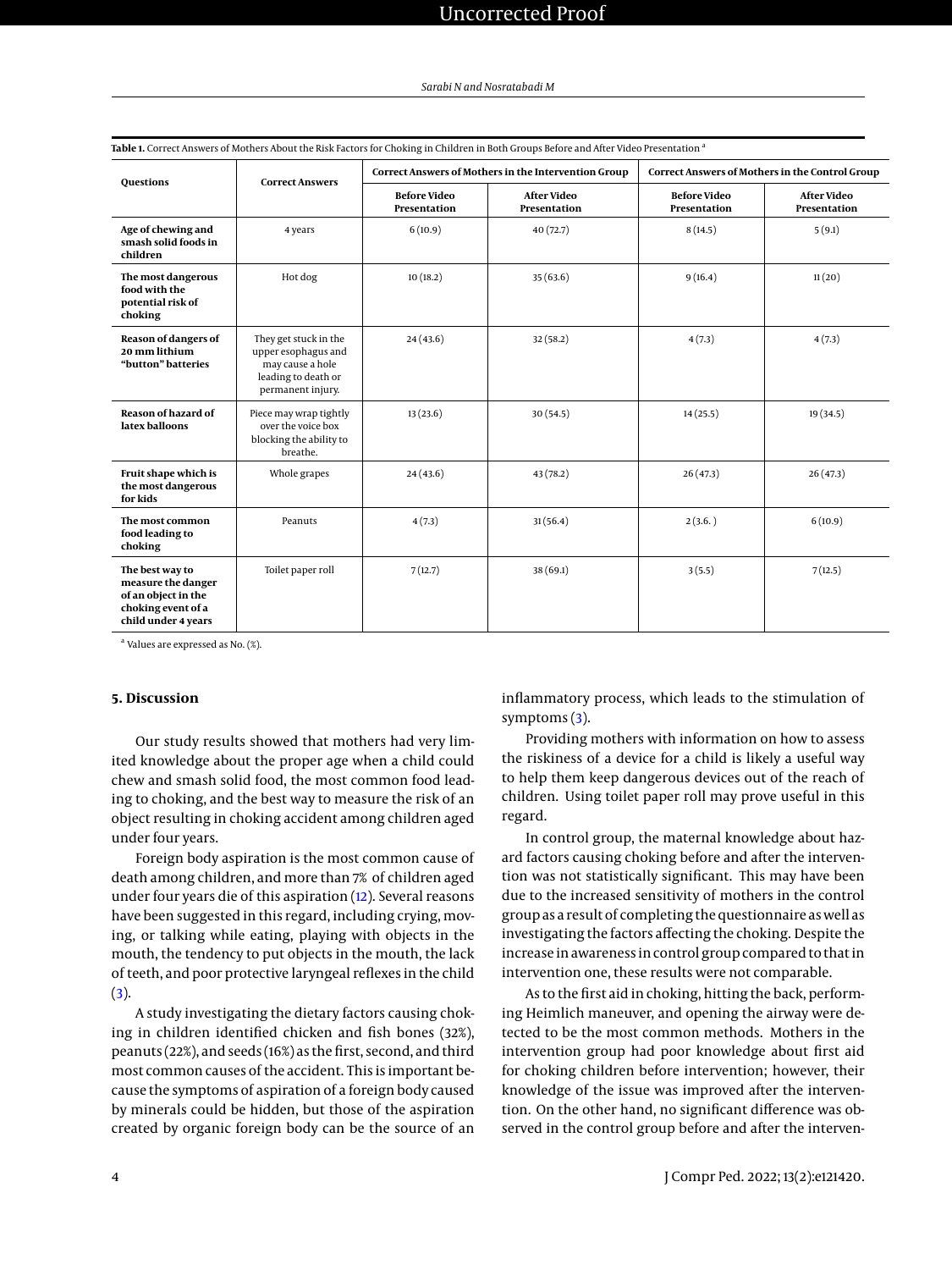| <b>Questions</b>                                                                            | <b>Correct Answers</b>                                                                          | Correct Answers of Mothers in the Intervention Group |                                    | Correct Answers of Mothers in the Control Group |                                    |
|---------------------------------------------------------------------------------------------|-------------------------------------------------------------------------------------------------|------------------------------------------------------|------------------------------------|-------------------------------------------------|------------------------------------|
|                                                                                             |                                                                                                 | <b>Before Video</b><br>Presentation                  | <b>After Video</b><br>Presentation | <b>Before Video</b><br>Presentation             | <b>After Video</b><br>Presentation |
| If the infant is unable<br>to cough, breathe,<br>speak, or cry, what<br>should you do?      | Administer five blows<br>between the two<br>shoulders and chest<br>compressions<br>alternately. | 41(74.5)                                             | 44(80)                             | 34(61.8)                                        | 29 (52.7)                          |
| If 1-8 year-old children<br>cannot cough,<br>breathe, speak, or cry,<br>what should you do? | Use Heimlich<br>maneuver.                                                                       | 6(10.9)                                              | 37(67.3)                           | 7(12.7)                                         | 9(16.4)                            |
| When should you<br>begin CPR in an<br>infant?                                               | When the infant is<br>unconscious or cannot<br>breath.                                          | 17(30.9)                                             | 40(72.7)                           | 19 (34.5)                                       | 17(30.9)                           |
| When should you<br>begin CPR in a<br>1-8-year-old child?                                    | when the child is<br>unconscious or cannot<br>breath.                                           | 14(25.5)                                             | 35(63.6)                           | 15(27.3)                                        | 15(27.3)                           |
| <b>How should chest</b><br>compression be<br>performed in infant?                           | Press 2 fingers of 1 hand<br>on the breastbone<br>about 4cm.                                    | 27(49.1)                                             | 40(72.7)                           | 19 (34.5)                                       | 18 (32.7)                          |
| <b>How should chest</b><br>compression be<br>performed in 1-8<br>year-old children?         | Place the heel of 1 or 2<br>hands on the lower half<br>of the sternum about 5<br>cm.            | 26(47.3)                                             | 37(67.3)                           | 24(43.6)                                        | 27(49.1)                           |
| What is the correct<br>number of chest<br>compressions in an<br>infant?                     | At least 100 times per<br>minute.                                                               | 9(16.4)                                              | 34(61.8)                           | 20(36.4)                                        | 13(23.6)                           |
| What is the correct<br>number of chest<br>compressions in 1-8<br>year-old children?         | At least 100 to 120 times<br>per minute.                                                        | 14(25.5)                                             | 34(61.8)                           | 14(25.5)                                        | 9(16.4)                            |

<span id="page-4-0"></span>**Table 2.** Correct Answers of Mothers of Both Groups About First Aid in Children's Choking Before and After Video Presentation <sup>a</sup>

<sup>a</sup> Values are expressed as No. (%).

tion in terms of mothers' knowledge about the given issue.

According to the results from a study, 51.4% of mothers offered water to choking person. Moreover, 29% of mothers were reported to gently tap the baby on the back with the head down and the chest up. Some mothers were observed to give the baby bananas or just hit him on the head and chest. In addition, 37.9% of women were found to believe in using salt water for inducing vomiting in case of any type of poisoning, regardless of its nature. Some mothers also argued that soapy water, egg whites, or mustard powder had proved useful for vomiting in cases of suffocation. The study concluded that mothers had poor knowledge about first aid for children aged under 15 years [\(13\)](#page-6-12).

It is noteworthy that in this study, mothers were found to have limited knowledge about the Heimlich maneuver, which highlighted the importance education about this issue. When caregivers suspect choking or witness it, they should take immediate action, call the emergency room, and seek help if necessary. At the same time, they should perform basic life-saving maneuvers – the Heimlich maneuver, in particular [\(14-](#page-6-13)[16\)](#page-6-14). Choking could be managed in children over one year by performing first aid and combining back blow and abdominal thrust. Abdominal thrust is called the Heimlich maneuver, which has proven an effective intervention in removing a foreign object from the airway [\(17\)](#page-6-15).

One of the simple maneuvers to open the airway and lift the patient's tongue is to perform the maneuver head tilt – chin lift, provided that the individual suffers no head or neck injury. Head-tilt–chin-lift technique has been found to be effective in opening the airway in 90.8% of patients who receive anesthesia and mouth-to-mouth resuscitation [\(18\)](#page-6-16).

The knowledge of parents and caregivers about first aid is vital because it has been confirmed that appropriate first aid can significantly improve recovery. Therefore, possessing the required knowledge and skills to administer first aid before taking an injured child to the hospital is essential [\(9\)](#page-6-8). The American Academy of Pediatrics offers first aid and resuscitation training for parents, teachers,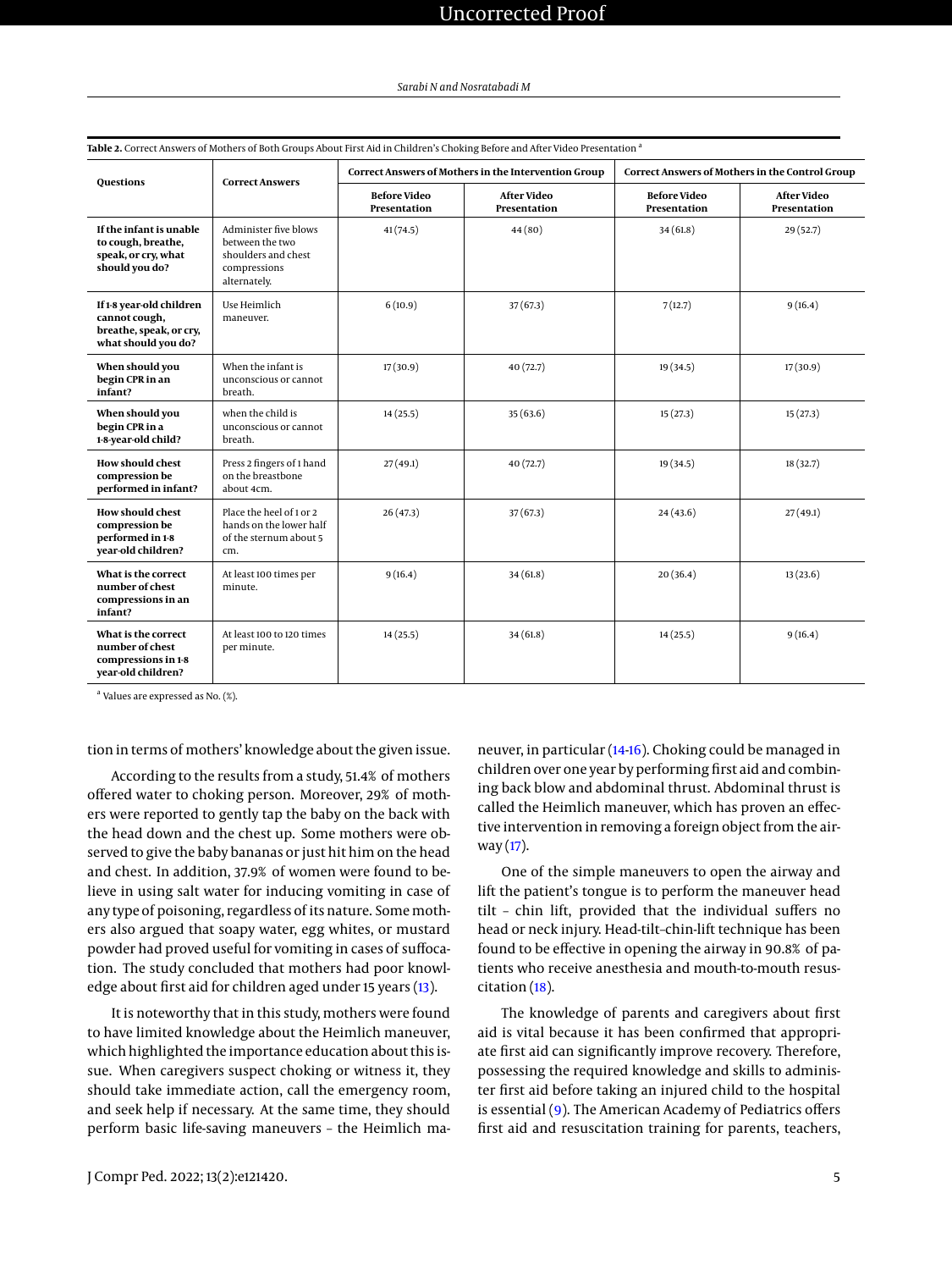| <b>Ouestions</b>                                                              | <b>Correct Answers</b>                                                                                                         | <b>Correct Answers of Mothers in the Intervention Group</b> |                                    | <b>Correct Answers of Mothers in the Control Group</b> |                                    |
|-------------------------------------------------------------------------------|--------------------------------------------------------------------------------------------------------------------------------|-------------------------------------------------------------|------------------------------------|--------------------------------------------------------|------------------------------------|
|                                                                               |                                                                                                                                | <b>Before Video</b><br>Presentation                         | <b>After Video</b><br>Presentation | <b>Before Video</b><br>Presentation                    | <b>After Video</b><br>Presentation |
| Which position is<br>used for opening<br>airway in infant?                    | Head tilt-chin lift                                                                                                            | 9(16.4)                                                     | 37(68.5)                           | 10(18.2)                                               | 11(20)                             |
| Which position is<br>used for opening<br>airway in 1-8-year-old<br>children?  | Head tilt-chin lift                                                                                                            | 12(21.8)                                                    | 38 (69.1)                          | 12(21.8)                                               | 14(25.9)                           |
| How do you remove<br>the foreign body from<br>infant airway?                  | If you can see a foreign<br>body, you remove it<br>with your finger. If no<br>foreign object is seen,<br>you do not remove it. | 15(27.3)                                                    | 43 (78.2)                          | 14(25.5)                                               | 14(25.5)                           |
| How do you remove<br>the foreign body from<br>1-8-year-old child's<br>airway? | If you can see a foreign<br>body, you remove it<br>with your finger. If no<br>foreign object is seen,<br>you do not remove it. | 19(33.9)                                                    | 36(67.9)                           | 13(23.6)                                               | 10(18.2)                           |
| How do you give<br>rescue breathing to<br>an infant?                          | Give breaths through<br>the mouth and nose.                                                                                    | 11(20)                                                      | 37(67.3)                           | 17(30.9)                                               | 16(29.1)                           |
| How do you give<br>rescue breathing to<br>1-8-year-old children               | Close the child's nose.<br>and cover the child's<br>mouth with your<br>mouth.                                                  | 17(30.9)                                                    | 36(66.7)                           | 17(30.9)                                               | 16(29.6);                          |

<span id="page-5-0"></span>**Table 3.** Correct Answers of Mothers of Both Groups About First Aid in Children's Choking Before and After Video Presentation <sup>a</sup>

<sup>a</sup> Values are expressed as No. (%).

<span id="page-5-1"></span>**Table 4.** Comparison of the Effect of Video Presentation on the Mothers' Knowledge of the Two Groups About Risk Factors and First Aid in Choking Before and After the Intervention

|                      | P-Value                                              |                                                 |  |
|----------------------|------------------------------------------------------|-------------------------------------------------|--|
|                      | <b>Wilcoxon Test in</b><br><b>Intervention Group</b> | <b>Wilcoxon Test in</b><br><b>Control Group</b> |  |
| Choking risk factors | 0.000                                                | 0.001                                           |  |
| First aid in choking | 0.000                                                | 0.50                                            |  |

and caregivers [\(14\)](#page-6-13).

In addition, some mothers have been reported to have extremely limited knowledge about first aid despite their prior claim about possessing complete knowledge about this issue. These conflicting claims could be due to the fact that their knowledge is not often updated. In our study, therefore, it was suggested that health centers should update mothers' knowledge about first aid at various, regular intervals.

Taking into account the importance and standardization of choking handling in children, as well as the best way to offer education about performing proper maneuvers in this issue, it was also recommended that the guidelines and public bulletins should be used for dealing with choking children. It is worth mentioning that using guidelines and public bulletins in medical emergent situations

has been documented to be very useful for parents and first aid caregivers to prevent taking delayed measures. Performing proper maneuvers, using medical modalities, and improving management skills to handle the difficult medical situations (eg, prescribing antibiotics) [\(19\)](#page-6-17) have also been detected especially effective when dealing with choking children.

## *5.1. Limitation*

The impossibility of conducting random sampling in health centers was the major limitation of this study. Another limitation was imposed due to performing the convenience sampling since most of the mothers' contact numbers recorded in the health centers were wrong or were no longer contactable, some mothers were unwilling to participate in the study, and some failed to use WhatsApp software for receiving the educational materials. This limitation may have added a bias to our estimation of our target community's actual knowledge.

# *5.2. Conclusions*

It was concluded that choking-focused video education may have improved mothers' knowledge of the risk factors and the way to deal with choking children. Since mothers are the main providers of childcare, it was highly